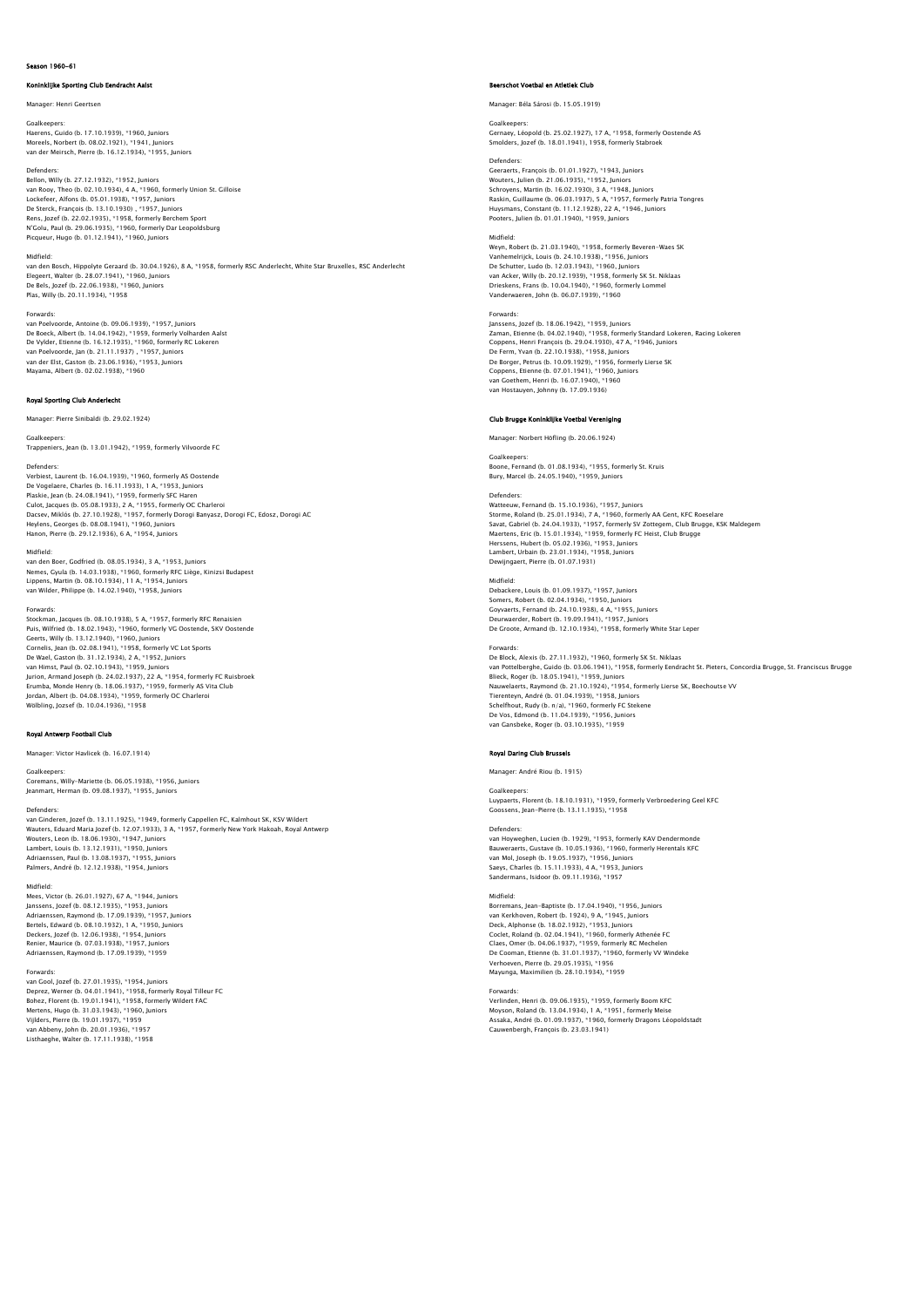## Olympic Club de Charle

Manager: Henri Grunbaum

Goalkeepers: Gerard, Jacques (b. 20.01.1938), \*1958, Juniors Duquesne, Jacques (b. 22.04.1940), \*1958, Juniors

Defenders: Delanghe, Georges (b. 05.05.1936), \*1953, Juniors van Laer, Henri (b. 28.11.1938), \*1957, Juniors Jajor, Jean (b. 16.02.1940), \*1960, Juniors

### Midfield:

Maertens, Robert (b. 24.01.1930), 12 A, \*1959, formerly Royal Antwerp FC<br>Toma, Antonio (b. 22.02.1941), \*1960, Juniors<br>Ruwet, Alfred (b. 13.02.1937), \*1956, formerly Auvelais<br>De Bacq, Jean-Marie (b. 02.12.1941), \*1959, Jun Lepère, Hubert (b. 01.03.1940), \*1960, formerly Dinant<br>Vardai, László (b. 22.02.1934), \*1960, formerly FC Liège<br>Botti, Roberto (b. 12.06.1941), \*1960, Juniors<br>Deschrijver, Marcel (b. 27.06.1932), \*1950, Juniors<br>Delire, Mic

Forwards:<br>Silvagni, Dominique (b. 09.10.1939), \*1957, Juniors<br>Janssens, Augustin (b, 24.09.1930), 9 A, \*1960, formerly Royal Daring Brussels, Union St. Gilloise,<br>De Corte, Marcel (b. 25.11.1929), 3 A, \*1960, formerly AA Ge RSC Anderlecht, Racing Cenk<br>Demeuter, Jacques (b. 10.05.1941), \*1959, Juniors<br>Verbruggen, Louis (b. 20.07.1928), 3 A, \*1959, formerly Royal Antwerp FC<br>van Sevenant, Jean-Marie (b. 28.06.1941), \*1960, Juniors<br>Bas, François Jordan, Michel (b. 30.03.1939), \*1959, Juniors

# Voetbal Vereniging Patro Eisden

Manager: Olivier Gaspard, from 4 December 1960 August Hellemans (b. 21.06.1907)

Goalkeepers: Segat, Hugo (b. 30.03.1932), \*1955 Thomassen, Jean (b. 03.09.1935), \*1956

Defenders:<br>Tetela, Richard (b. 13.09.1938), \*1958, Juniors<br>Verachtert, Marcel (b. 18.02.1937), \*1955, Juniors<br>Verschuren, Pierre (b. 05.06.1931), \*1959, formerly SK Bree Makowski, Edmond (b. 17.11.1938), \*1955, Juniors Cuypers, Jacques (b. 23.02.1939), \*1957, Juniors Ziolkowski, Jan (b. 25.06.1938), \*1959 Tiesters, Jean (b. 24.03.1937), \*1956, Juniors Plucznieczak, Lila (b. 30.11.1938)

Midfield:

Zvar, Paul (b. 06.02.1940), \*1958, Juniors Savelkoul, Pierre (b. 11.10.1939), \*1959, Juniors Pass, Laurent Joseph (b. 04.09.1942), \*1957, Juniors van der Hoven, Gerard (b. 28.09.1942), \*1960, Juniors Conings, Martin (b. 14.06.1930), \*1955 Szostek, René (b. 03.11.1934), \*1955

Forwards: Desci, László (b. 22.03.1938), \*1957 Marana, Lino (b. 29.10.1935), \*1957<br>Rutten, Jozef (b. 19.03.1935), \*1952, Juniors<br>Nilis, Jean Roger (b. 21.11.1938), \*1960, formerly Zonhoven<br>Scheeus, Paue (b. 37.12.1947), \*1959, Juniors<br>Smeets, Theo (b. 31.12.1941), \*195 Thorez, Guy (b. 18.12.1943), \*1960, Juniors van der Linden, Guillaume (b. 16.01.1943) Kedzia, René (b. 27.09.1939)

# Association Royale Athlétique La Gan

Manager: Louis Verstraeten

Goalkeepers: Demeyer, Georges (b. 11.09.1935), \*1952, Juniors Seghers, Armand (b. 21.06.1926), 10 A, \*1946, formerly St. Laruens VC Zelzate

Defenders: Martens, Roland (b. 11.12.1938), \*1956, formerly Eendracht Aalst Mahieu, Robert (b. 1942), \*1960, Juniors De Coster, Firmin (b. 25.06.1930), 1 A, \*1950, Juniors<br>Brondeel, Noël (b. 25.12.1940), \*1959, formerly Hamme VW<br>Guastavino, Jean-Alexandre (b. 04.11.1938), \*1957, Juniors<br>De Neese, Antoine (b. 10.01.1940), \*1959, Juniors<br>D

Midfield:

van Huffel, Norbert (b. 27.12.1931), \*1948, Juniors Delmulle, Norbert (b. 04.01.1934), \*1953, Juniors Lambert, Eric (b. 30.01.1936), \*1956, formerly SK Steenbrugge van Herpe, André (b. 26.10.1933), 7 A, \*1951, Juniors van Hoecke, Paul (b. 02.11.1935)

## Forwards:

Mokuna, Leon Motombo (b. 01.11.1929), \*1957, formerly AS Vita Kinshasa, Sporting Lisboa, AS Vita Kinshasa, Léopoldsville Banky, Ferenc (b. 06.08.1934), \*1960, formerly OC Charleroi Storme, James (b. 12.04.1943), \*1960, Juniors Defreyne, Etienne (b. 19.11.1941), \*1960, formerly AA Gent Willems, Maurice (b. 24.09.1929), 3 A, \*1952 Verschueren, André (b. 10.02.1940), \*1959, Juniors Orlans, Richard (b. 06.10.1931), 21 A, \*1949, Juniors Segers, Urbain (b. 27.07.1942), \*1960, Juniors

# .<br>Rojal Club de Liège

Manager: Jean Cornilli (b. 12.02.1909)

Goalkeepers: Delhasse, Guy (b. 19.02.1933), \*1952, Juniors Dardenne, Claude (b. 17.01.1944), \*1960, Juniors

## Defenders:

Defraigne, Lambert (b. 20.08.1933), \*1953, Juniors Lejeune, Emile (b. 17.02.1938), \*1959, Juniors Verhulst, Jacques (b. 04.11.1935), \*1954, Juniors Zenthner, Gilbert (b. 11.05.1941), \*1959, Juniors Baré, Yves (b. 28.10.1938), \*1959, formerly Royale Juprelle van Horen, Jacques (b. 06.12.1939), \*1960

Midfield: Schoefs, Guido (b. 24.01.1939), \*1959, formerly RSC Anderlecht Waseige, Robert (b. 26.08.1939), \*1959, formerly KRC Genk Purjesz, László (b. 13.06.1940), \*1957, formerly Budapest Honved Sulon, Gerard (b. 03.04.1938), \*1957, Juniors Todor, Miklós (b. 17.01.1937), \*1959

Forwards:<br>Letawe Jean-Marie (h. 30.11.1936) 1.4. \*1954 Juniors Letawe, Jean-Marie (b. 30.11.1936), 1 A, \*1954, Juniors<br>Wégria, Victor Lucien (b. 04.11.1936), 3 A, \*1954, Juniors<br>Depireux, Henri (b. 01.02.1944), \*1960, Juniors<br>Croté, Claude (b. 14.04.1938), \*1958, formerly Union Royale Gabrys, Stéphane (b. 10.10.1942), \*1960, Juniors Bortels, André (b. 05.09.1932), \*1956 van Rijmenam, Leon (b. 06.02.1940)

# Royal Standard Club de Liège

Manager: Geza Kalocsay (b. 13.05.1913)

## Goalkeepers:

Nicolay, Jean (b. 27.12.1937), 2 A, \*1956, Juniors Dignef, Frans (b. 30.06.1936), \*1960, formerly KFC Diest

Defenders:

Vliers, Jozef (b. 18.12.1932), 4 A, \*1959, formerly Beerschot VAC, RC Brussels, KSK Tongeren Spronck, Lucien (b. 19.08.1939), \*1956, formerly Fouron-le-Comte<br>Thellin, Henri (b. 27.08.1931), 10 A, \*1949, Juniors<br>Bolseé, Maurice (b. 16.12.1935), \*1956<br>Lovinfosse, Servais (b. 04.04.1938), \*1960 Henry, Valère (b. 10.07.1937), \*1958

Midfield:<br>Sztany, István (b. 19.03.1937), \*1959, formerly Eintracht Frankfurt, Ózdi Vasas<br>Bonqa Bonqa, Paul (b. 25.04.1933), \*1957, formerly Daring Club Motema Pembe, Union, Sporting Club St. Anna, Lion d'Or Houf, Denis (b. 16.02.1932), 23 A, \*1948, Juniors

Mallants, Karel (b. 04.11.1935), 1 A, \*1956, formerly Koninklijke Wezel Sport FC De Lunardo, Adelin (b. 12.06.1937), \*1955, Juniors

Forwards: Claessen, Roger (b. 27.09.1941), \*1958, formerly Etoile Dalhem<br>Paeschen, Marcel (b. 30.04.1937), 4 A, \*1954, Juniors<br>Semmeling, Léon Joseph (b. 04.01.1940), \*1959, formerly Royale Cercle Sportif Visé<br>Piters, André (b. 18.0

# Koninklijke Lierse Sportkr

Manager: Hubert D'Hollander (b. 26.06.1912)

# Goalkeep

Baeten, Maurice (b. 27.04.1935), \*1953, Juniors Wijns, Willy (b. 09.05.1940), \*1957, formerly SV Nijlen **Defenders** 

De Vries, Gaston (b. 10.03.1930), \*1948, formerly Willebroek<br>van Loock, Willy (b. 03.01.1938), \*1957, Juniors<br>Bogaerts, Walter (b. 18.08.1938), \*1956, Juniors<br>van Thielen, Edward (b. 19.12.1936), \*1960, formerly Everbeur Dupont, Johnny (b. 10.12.1939), \*1960, formerly FC Heist Thijs, Leo (b. 23.06.1935), \*1957

# Midfield:

Baeten, August (b. 11.10.1926), \*1947, Juniors van Dessel, Frans (b. 03.12.1936), \*1955, formerly SV Hulshout Willems, Robert (b. 06.05.1935), \*1953, Juniors<br>Ghijs, Gustaaf (b. 14.11.1936), \*1955, Juniors<br>Mertens, Wim (b. 14.03.1935), \*1954, formerly FC Putte<br>Goossens, Alois Alfred (b. 13.12.1937), \*1955

### Forwards:

Allaers, Jozef (b. 12.09.1939), \*1958, formerly SK Oosterzonen Vermeyen, Frans (b. 25.03.1943), \*1959, formerly Geen Olieslagers, Lucien (b. 25.11.1936), \*1958, formerly OG Vorselaar Valkenborgh, Franciscus (b. 21.12.1933), \*1954, formerly FC Kapellen, Beerschot VAC van Roosbroeck, Frans (b. 09.04.1936), \*1954, formerly Noorderwijk Bevers, Jan (b. 16.10.1937), \*1960, formerly St. Lenaarts De Vrij, Arthur (b. 18.05.1942), \*1960 Cool, Leon (b. 24.01.1942), \*1954, Juni